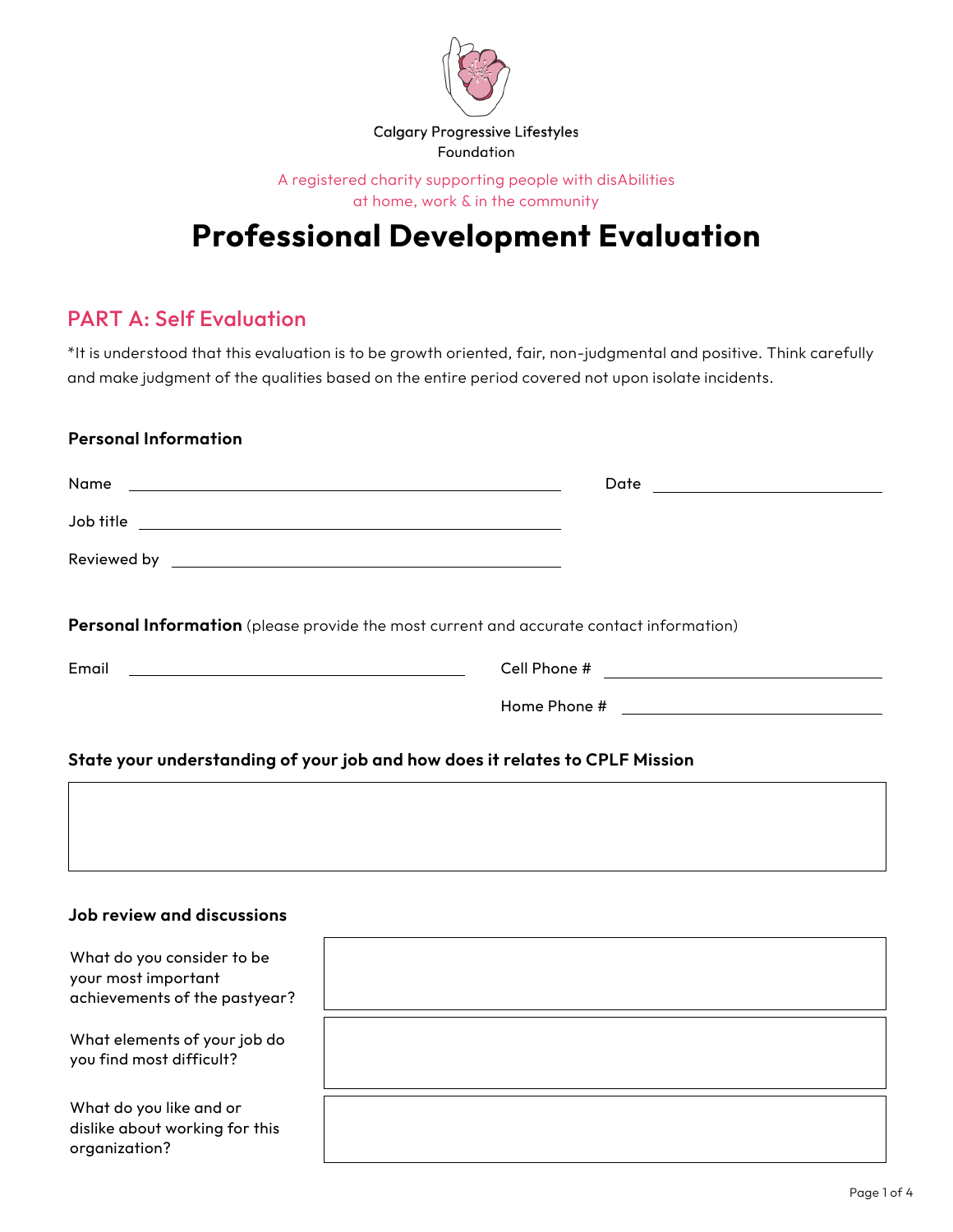| What action could be taken to<br>improve your performance?            |                                  |
|-----------------------------------------------------------------------|----------------------------------|
| What action could be taken by<br>CPLF to improve your<br>performance? |                                  |
| What training/experiences<br>would benefit you in the next<br>year?   |                                  |
| Do you work alone?<br>Do you feel safe?                               | If no please explain why:<br>IN. |

## **Score your own skills or knowledge in the following areas:**

## **0 = Poor 1 = Satisfactory 2 = Good 3 = Excellent**

| Knowledge about the duties<br>and responsibilities             | Working on a team                |  |  |  |
|----------------------------------------------------------------|----------------------------------|--|--|--|
| Reporting and communication<br>skills                          | <b>Professional ethics</b>       |  |  |  |
| Understanding and facilitating<br>client's rights              | Initiative                       |  |  |  |
| AT-EI/ Any support devices<br>managing                         | <b>CPLF's Social Enterprises</b> |  |  |  |
| Problem-solving, professional<br>judgement and decision-making | Others (specify):                |  |  |  |

## **\*I understand that the following documents need to be valid while working at CPLF\***

| Valid Police Clearance with<br>Vulnerable Persons Check | $\vert$ N | All adults 18+ in support home have<br>police clearance |  |
|---------------------------------------------------------|-----------|---------------------------------------------------------|--|
| Standard 1st Aid Level C                                | I IN      | <b>CPLF Orientation</b>                                 |  |
| <b>Medication Administration</b>                        | <b>N</b>  | Abuse Protocol                                          |  |
| Auto Insurance \$2,000,000 liability                    | I IN      | Crisis Prevention and Intervention                      |  |
| <b>Mixing Valve</b>                                     | - IN      | Driver's License                                        |  |
| <b>Commercial Liability Insurance</b>                   |           |                                                         |  |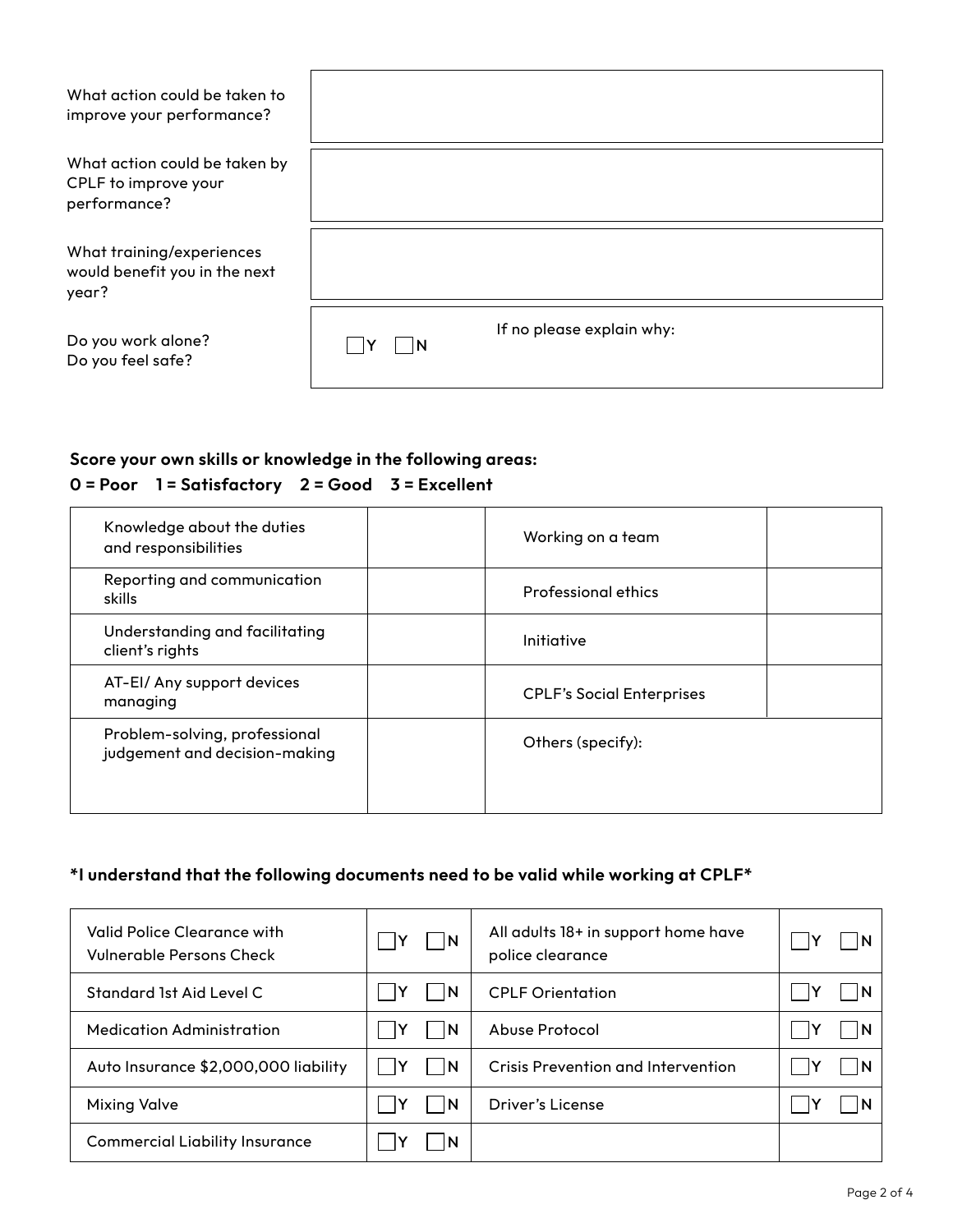## PART B: Supervisor's Evaluation

| Is the staff requesting to work more hours:<br>$\blacksquare$ Yes<br>No. |        |         | (If Yes note the availability) |          |        |          |        |
|--------------------------------------------------------------------------|--------|---------|--------------------------------|----------|--------|----------|--------|
|                                                                          | Monday | Tuesday | Wednesday                      | Thursday | Friday | Saturday | Sunday |
| Morning                                                                  |        |         |                                |          |        |          |        |
| Evening                                                                  |        |         |                                |          |        |          |        |
| Overnight                                                                |        |         |                                |          |        |          |        |

|                                                                                                              |     | Uncertain or<br>Needs improvement |                |    | Understood or<br>No improvement needed |  |
|--------------------------------------------------------------------------------------------------------------|-----|-----------------------------------|----------------|----|----------------------------------------|--|
| Has the skillset and ability to do job<br>successfully.                                                      |     | 2                                 | 3              | 14 | 5                                      |  |
| Reports and communicates to<br>supervisor in a timely manner                                                 | -1  | $\overline{2}$                    | 3              | 14 | 5                                      |  |
| Understands confidentiality and<br>takes steps to ensure his/her<br>privacy                                  |     | $\overline{2}$                    | 3              | 14 | 5                                      |  |
| Understands what client's goals are<br>and works towards them                                                | - 1 | $\overline{2}$<br>I.              | 3              | 14 | 5                                      |  |
| Has all the necessary training,<br>education, and support from the<br>agency in order to fulfill job duties. |     | $\overline{2}$                    | 13             | 4  | 5                                      |  |
| At all times, staff and clients rights<br>and dignity are respected.                                         | -1  | $\overline{2}$                    | $\overline{3}$ | 14 | 5                                      |  |
| Has a positive professional and<br>cooperative attitude toward work.                                         |     | $\overline{2}$                    | 3              | 4  | 5                                      |  |

Does staff show signs of burnout?  $\Box$  Yes  $\Box$  No